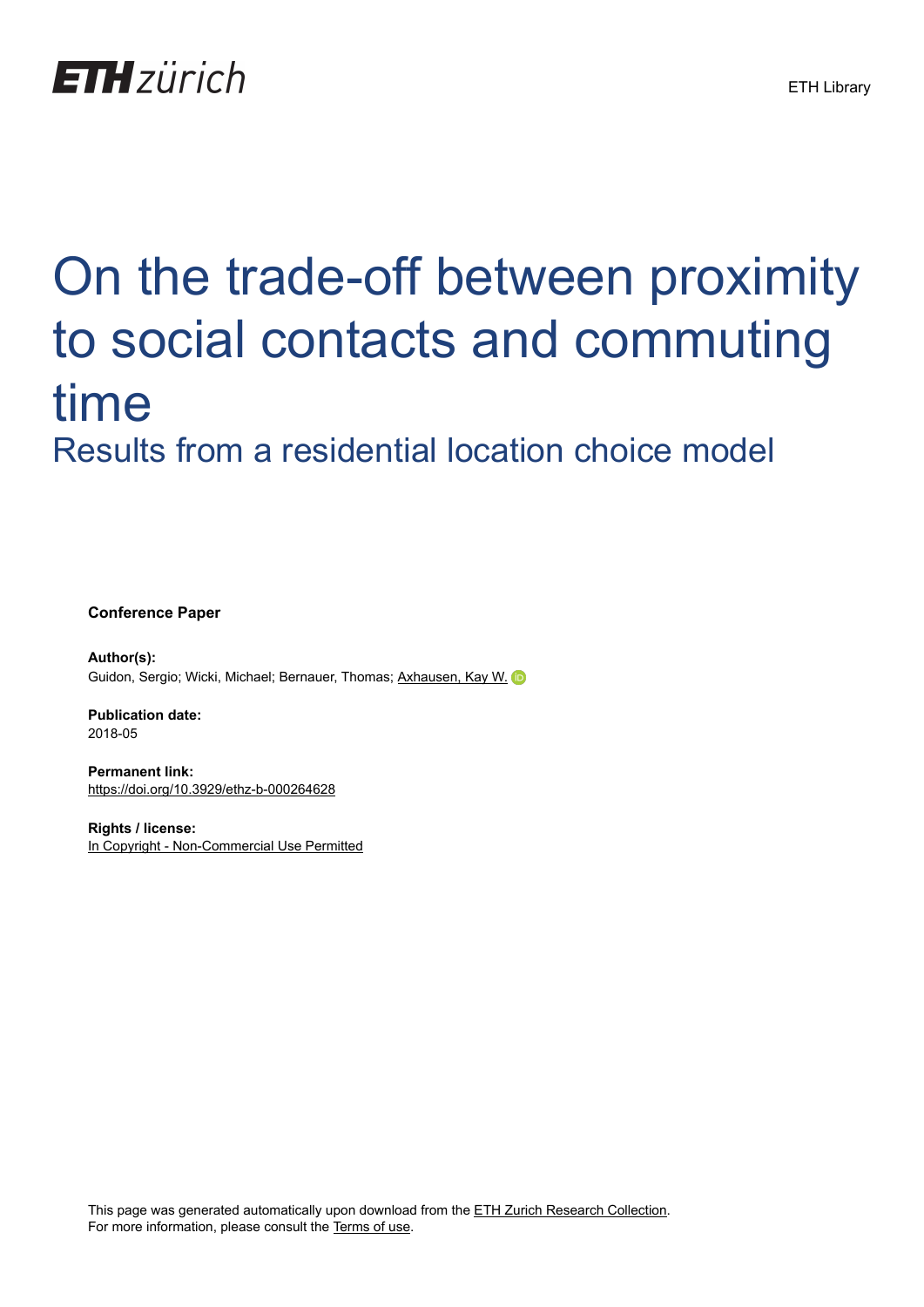

# **On the trade-off between proximity to social contacts and commuting time: results from a residential location choice model**

**Sergio Guidon, Michael Wicki, Thomas Bernauer, Kay W. Axhausen**

**Institute of Science, Technology and Policy (ISTP) Conference paper STRC 2018**



18<sup>th</sup> Swiss Transport Research Conference Monte Verità / Ascona, May 16-18 2018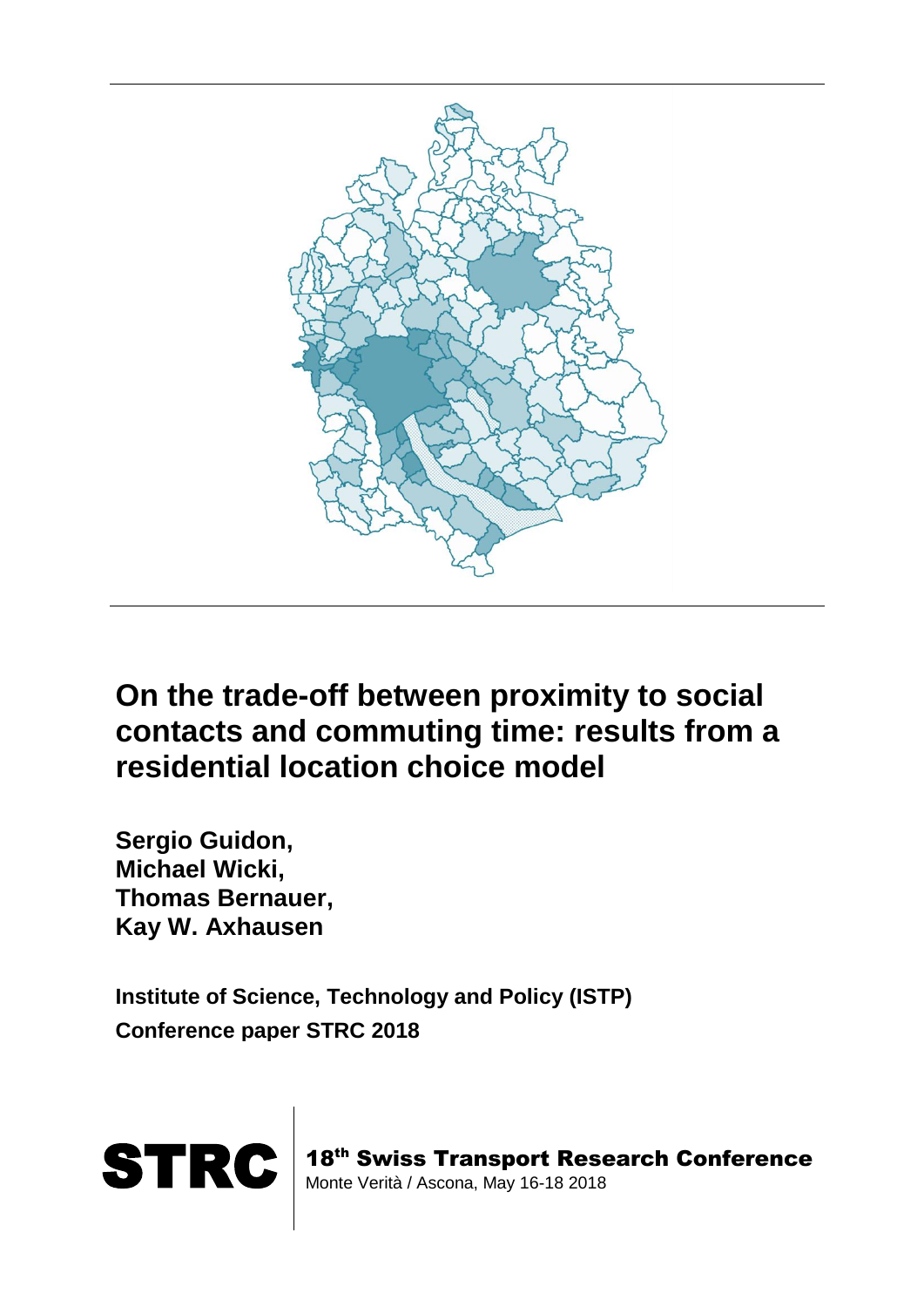# **On the trade-off between proximity to social contacts and commuting time: results from a residential location choice model**

*\_\_\_\_\_\_\_\_\_\_\_\_\_\_\_\_\_\_\_\_\_\_\_\_\_\_\_\_\_\_\_\_\_\_\_\_\_\_\_\_\_\_\_\_\_\_\_\_\_\_\_\_\_\_\_\_\_\_\_\_\_\_\_\_\_\_\_\_\_\_\_\_\_\_\_\_\_\_\_\_\_\_\_\_\_\_\_\_\_\_\_\_\_\_*

Sergio Guidon ISTP ETH Zürich Zürich

Michael Wicki ISTP ETH Zürich Zürich

Thomas Bernauer ISTP ETH Zürich Zürich

sergio.guidon@ivt.baug.ethz.ch michael.wicki@istp.ethz.ch thbe0520@ethz.ch

Kay W. Axhausen ISTP ETH Zürich Zürich

axhausen@ivt.baug.ethz.ch

May 2018

# **Abstract**

Commuting has been found to be one of the least enjoyable activities in an individual's day. As commuting is a consequence of a choice made by each individual, the choice of home and work location, the question arises how the disutility of commuting is compensated. Classical urban location theory suggests a compensation in the housing or the labour market, which has been confirmed by previous research. While these observations provide part of the explanation, individuals' personal networks are ignored in most studies. We use data from a social network survey that was conducted in the year 2017 in the canton of Zürich, Switzerland, to investigate proximity to social contacts as a factor in residential location choice. We find evidence of a trade-off between proximity to individuals' contacts and commuting time. The notion that the disutility of commuting is not compensated (which was suggested by previous research) might, therefore, be a consequence of ignoring the effect of individuals' social contacts and their personal networks.

# **Keywords**

Travel behavior; commuting; residential location choice; urban location, social network analysis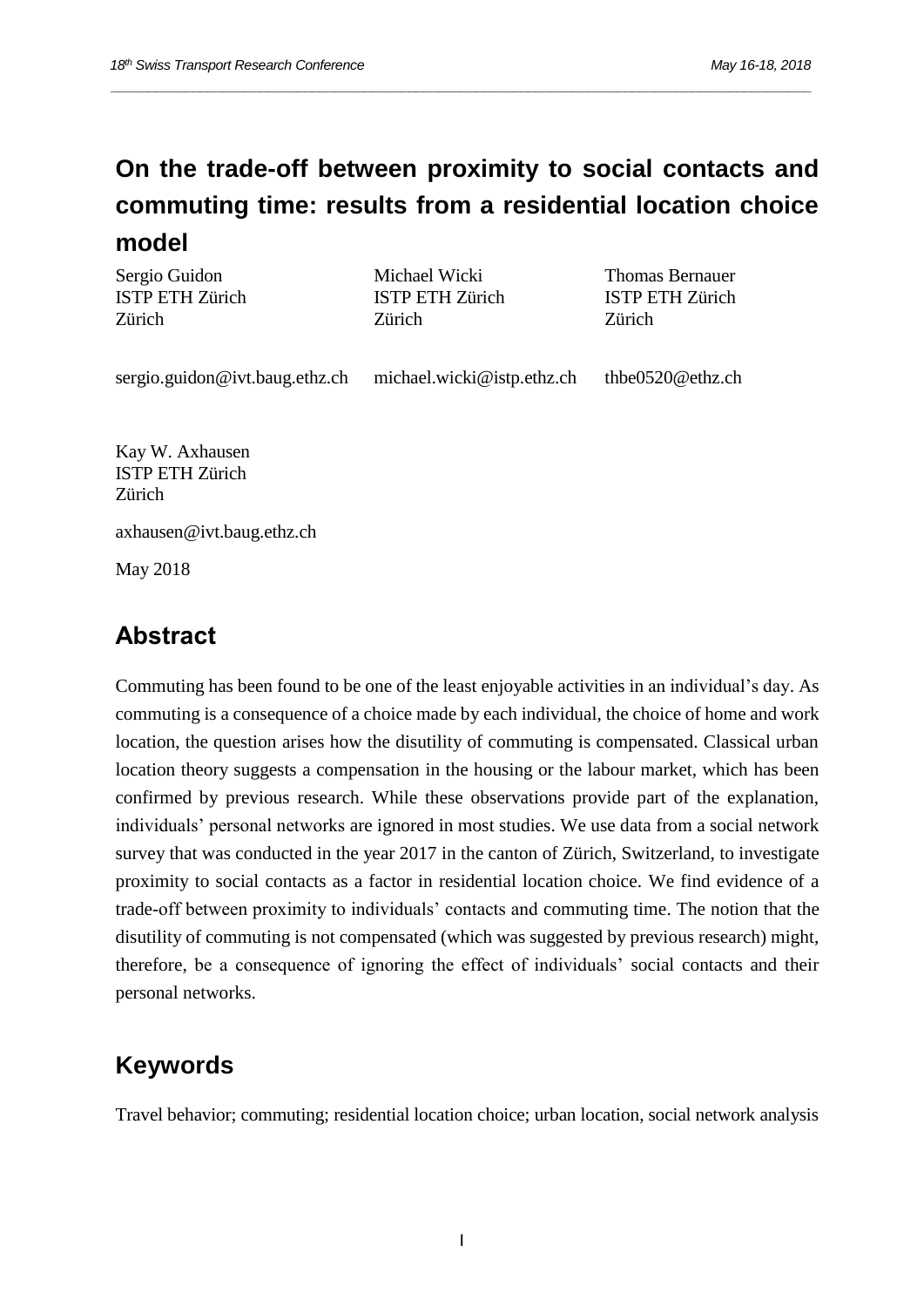#### **1. Introduction**

Commuting has been found to be one of the least enjoyable activities in an individual's day, ranking below working and housework (Humphreys *et al.*, 2013; Kahneman *et al*., 2004). Stutzer and Frey (2008), therefore, noted that to agree with classical economic theory, according to which individuals behave rationally, a longer commuting time and the associated additional psychological burden should either be compensated by a more rewarding job (intrinsically or financially) or by additional welfare from a more attractive living situation (price, size, comfort etc.). Previous research has indeed provided strong evidence of a relationship between housing prices and distance to job opportunities and longer commutes are generally associated with higher wages (Ommeren *et al*., 2000). However, in terms of reported subjective well-being (SWB) Stutzer and Frey (2008) find that, individuals with longer commuting times are systematically worse off. As they take SWB as a proxy for individual utility, they found that this contradicts rational behavior and they observed a "commuting paradox". However, the notion of a commuting paradox is problematic in two ways: on one hand, SWB might not accurately reflect utility in general as individuals might choose to accept a suboptimal situation because it increases their prospect for a better situation in the future. On the other hand, factors beyond the housing or the labor market may compensate for the commute. However, even if there is no such thing as a commuting paradox, it is still unclear whether and how the burden and the associated disutility of commuting is compensated.

*\_\_\_\_\_\_\_\_\_\_\_\_\_\_\_\_\_\_\_\_\_\_\_\_\_\_\_\_\_\_\_\_\_\_\_\_\_\_\_\_\_\_\_\_\_\_\_\_\_\_\_\_\_\_\_\_\_\_\_\_\_\_\_\_\_\_\_\_\_\_\_\_\_\_\_\_\_\_\_\_\_\_\_\_\_\_\_\_\_\_\_\_\_\_*

Commuting is a consequence of the combined choice of home and work location. Thus, individuals make a trade-off between commuting time and distance, the characteristics of home and work location, and opportunities that arise by combining the commute with other activities (such as shopping on the way home). The effect of individual characteristics on location choice and their trade-offs can be investigated with discrete choice modelling (DCM). With the increasing availability of spatial data, a number of studies have used DCM for location choice modelling. Schirmer *et al.* (2014) conducted a review of these studies for residential location choice: they find that a wide variety of variables is used in literature and they propose a common classification. Depending on the unit of analysis (zones or buildings), the studies include characteristics of the following categories: residential unit, the built environment, the socioeconomic environment, points of interest, access and accessibility, and previous location and social networks. While many studies take the first six categories into account, only a very limited number of studies take into account the previous home location and social networks. This is not surprising, as data on the first six categories is readily available from national or regional statistics. In contrast, data on individual social networks is usually not available. As data collection is generally expensive, data availability most likely often determined the choice of the variables that were included in previous models. However, this is problematic, as recent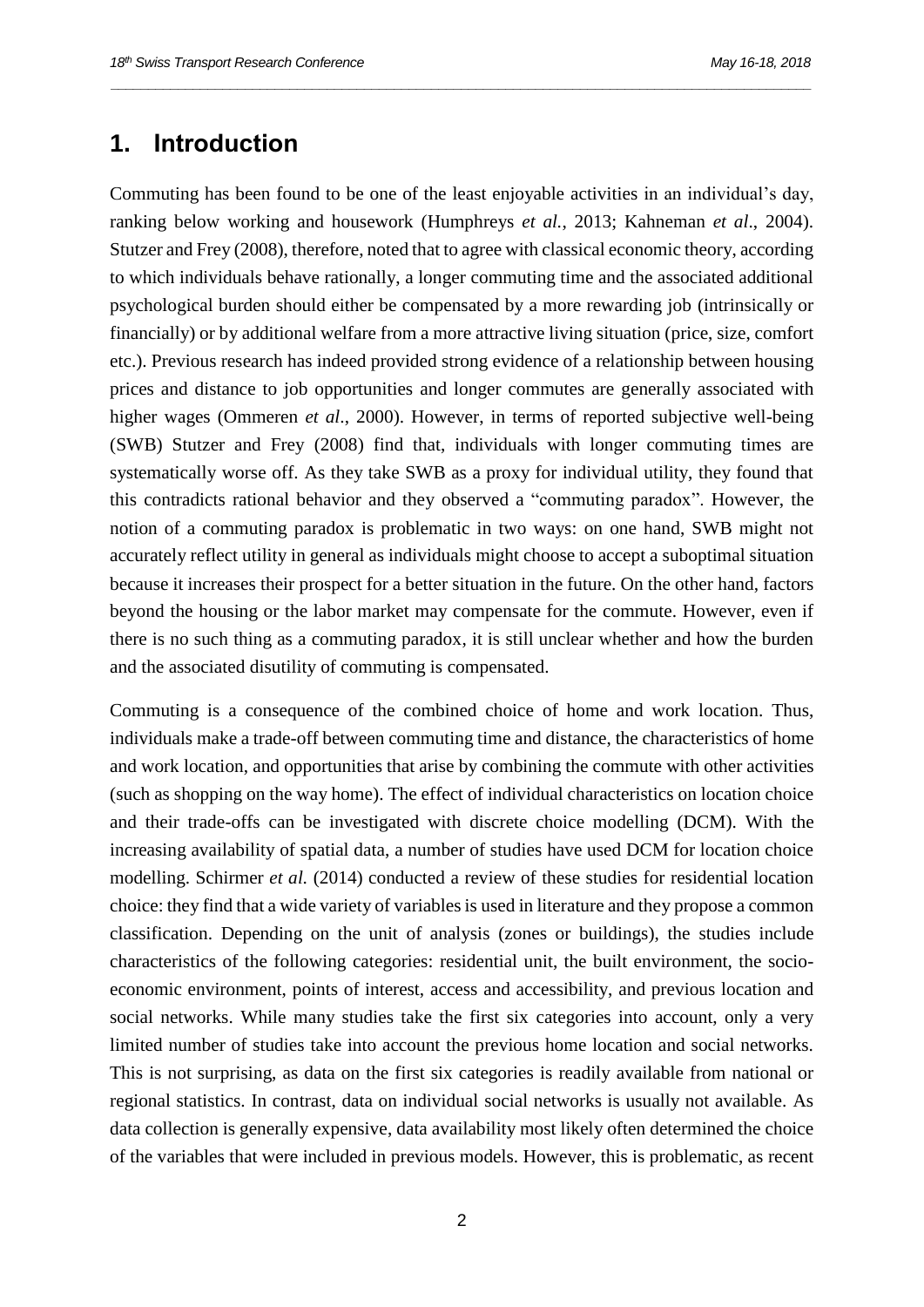studies such as Stokenberga (2017) and Belart (2011) have shown that social networks are an important factor in residential location choice. If social network effects are indeed important, previous studies might not only suffer from ignoring an important factor, they might also be subject to an omitted variable bias that might lead to incorrect conclusions regarding the included variables.

*\_\_\_\_\_\_\_\_\_\_\_\_\_\_\_\_\_\_\_\_\_\_\_\_\_\_\_\_\_\_\_\_\_\_\_\_\_\_\_\_\_\_\_\_\_\_\_\_\_\_\_\_\_\_\_\_\_\_\_\_\_\_\_\_\_\_\_\_\_\_\_\_\_\_\_\_\_\_\_\_\_\_\_\_\_\_\_\_\_\_\_\_\_\_*

In this paper, we investigate distance to individuals' contacts as a factor in residential location choice. We argue that proximity to social contacts is an important factor as it increases the accessibility of the resources provided by social contacts (which is a part of their social capital) and thus provides utility. Furthermore, we investigate whether there is a trade-off between commuting time and proximity to an individual's contacts. We propose that individuals compensate the disutility of commuting with the utility of the opportunities that arise by living closer to their contacts.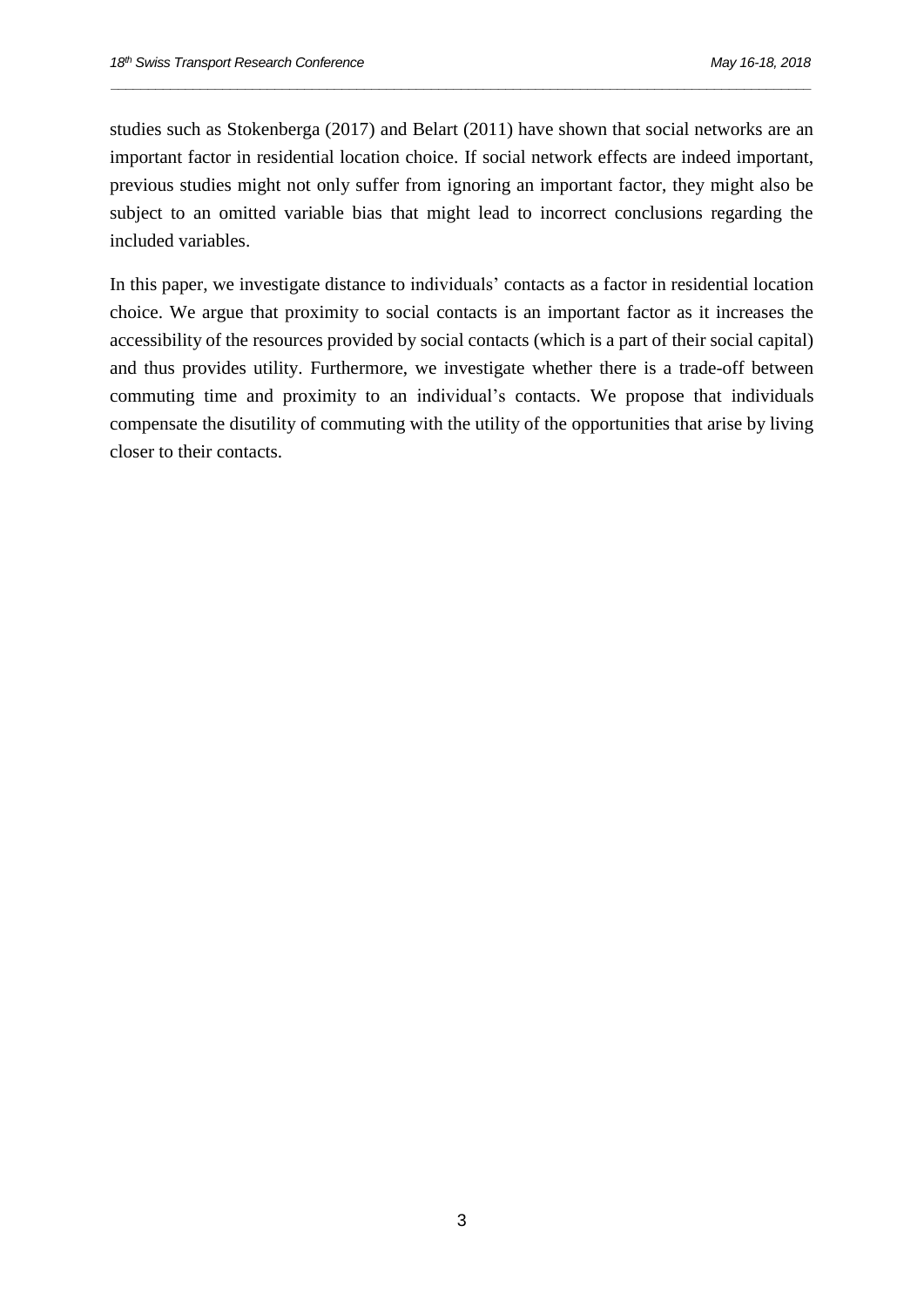## **2. Background**

#### **2.1 The disutility of commuting and its effects**

The notion that commuting is a burden and, therefore, a disutility, is a common assumption in transportation planning and research. Redmond and Mokhtarian (2001) challenge this assumption and suggest that commuting is not solely a source of disutility, but also provides benefits for some people as it can support the transition between home and work. The authors suggest that there is an optimal commuting time, but they still find that most people perceive their commute as too long. In addition, Martin *et al.* (2014) propose that active commuting (i.e. walking and cycling) is associated with higher wellbeing and a reduced likelihood for certain psychological symptoms. However, the authors still observe a clear disutility of commuting for drivers. Regarding the effect that commuting has on individuals, Stutzer and Frey (2008) report that there is a negative association between commuting and SWB. The authors use SWB as a proxy for individual utility and they find no evidence for a compensation. Therefore, they assert that commuting is irrational from a perspective of individual utility maximization, which seems too strong of a conclusion given the limited data availability. Furthermore, this finding is not confirmed by other studies. Lorenz (2018) finds no negative association between commuting and general satisfaction with life. However, the author relates commuting to lower satisfaction in specific domains of life, i.e. satisfaction with family life and leisure time. Morris *et al.* (2018) find no association between commuting time and life satisfaction. Roberts *et al.* (2011) report a negative effect of commuting on psychological health (but only for women and not for men). The authors hypothesize that the greater sensitivity to commuting time of women is a result of greater responsibility for household tasks such as housework and child-care. Dickerson *et al.* (2014) find no evidence of a negative effect of commuting and explain their findings with cultural differences between Germany and the UK and the choice of the well-being measure.

*\_\_\_\_\_\_\_\_\_\_\_\_\_\_\_\_\_\_\_\_\_\_\_\_\_\_\_\_\_\_\_\_\_\_\_\_\_\_\_\_\_\_\_\_\_\_\_\_\_\_\_\_\_\_\_\_\_\_\_\_\_\_\_\_\_\_\_\_\_\_\_\_\_\_\_\_\_\_\_\_\_\_\_\_\_\_\_\_\_\_\_\_\_\_*

#### **2.2 Modelling residential location choice**

The origins of location theory can be traced back to the work of von Thünen (1826) who sought to determine the most profitable use for his property. The author developed the first model to explain land-use patterns relative to a central market location, using the bid-rent curve, which takesinto account transportation costs. Alonso (1964), Muth (1969) and Mills (1967) developed more refined models, known collectively as the Alonso-Muth-Mills (AMM) model. The AMM model explains household location choice in a monocentric city with a central business district and a fixed population. The basic assumptions are that households spend their income on housing, a composite consumption good, and transport. Households ultimately choose their location by maximizing their individual utility. After McFadden (1977) introduced DCM to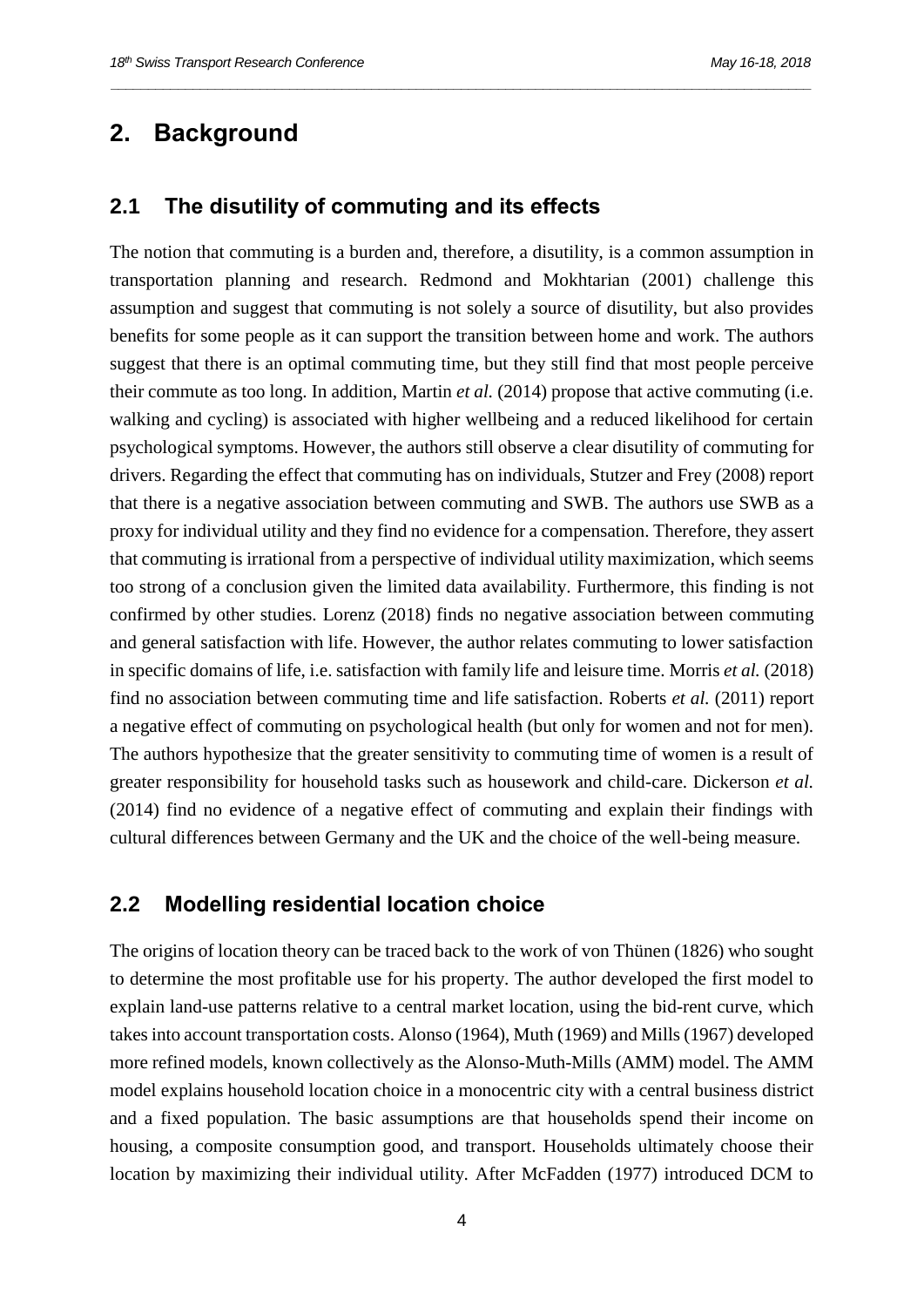residential location choice, a number of studies using the approach followed. A clear advantage of DCM over previous modelling approaches is that various characteristics of the location, the household, and the individual can be taken into account and the trade-offs between the different characteristics can be investigated. Schirmer *et al.* (2014) review the existing studies that make use of residential location choice models and classify the variables that are used.

*\_\_\_\_\_\_\_\_\_\_\_\_\_\_\_\_\_\_\_\_\_\_\_\_\_\_\_\_\_\_\_\_\_\_\_\_\_\_\_\_\_\_\_\_\_\_\_\_\_\_\_\_\_\_\_\_\_\_\_\_\_\_\_\_\_\_\_\_\_\_\_\_\_\_\_\_\_\_\_\_\_\_\_\_\_\_\_\_\_\_\_\_\_\_*

#### **2.3 Personal networks and residential location choice**

A number of studies have shown that social networks play an important role in international migration flows and social network analysis (SNA) is a central component of migration analysis (Boyd, 1989). It is, therefore, not far-fetched to assume that personal networks are also a factor in residential location choice in a more regional context (i.e. within countries or states). SNA has attracted some attention in the field of mobility research after Axhausen (2007) proposed some hypotheses on the relationship between activity spaces and social networks. Mobility patterns are tightly connected to the locations where individuals perform their activities and the home location (together with the work location) is one of the central locations in an individual's activity space (Schönfelder and Axhausen, 2004). In transportation research, Ettema *et al.* (2011) discuss the effect of social influences on residential location, mobility and activity choice with a focus on including social network effects in land-use-transportation interaction models. The authors note that social networks provide information about choices and, therefore, potentially influence long-term decisions such as the choice of home or work location. Belart (2011) estimates a multinomial logit model to investigate residential location choice in the greater Zürich area. Among other variables, the model includes distance to work location and the average distance to subjects' social network members. Distance to social network members was calculated as a weighted average distance with contact frequencies as weights. The author finds a significant influence of personal networks on residential location choice. The effect of distance to social network members was stronger than the effect of distance to workplace. In a more recent study, Stokenberga (2017) investigates the role of family networks on residential location choice. The author conducts a stated choice experiment with time to the nearest extended family member as a variable. This variable is interacted with specific types of assistance the subject receives from family network members such as childcare assistance and help in crises. The study shows that individuals exhibit a strong preference to live close to their extended family and even prioritize proximity to family stronger than accessibility to the central business district. The preference was stronger for individuals who received help from their family, specifically help with childcare, which also underlines the connection to individual social capital.

To sum up, there is a clear lack of data on the effect of personal networks on household location choice. Given that that the effect of personal networks is potentially very strong, further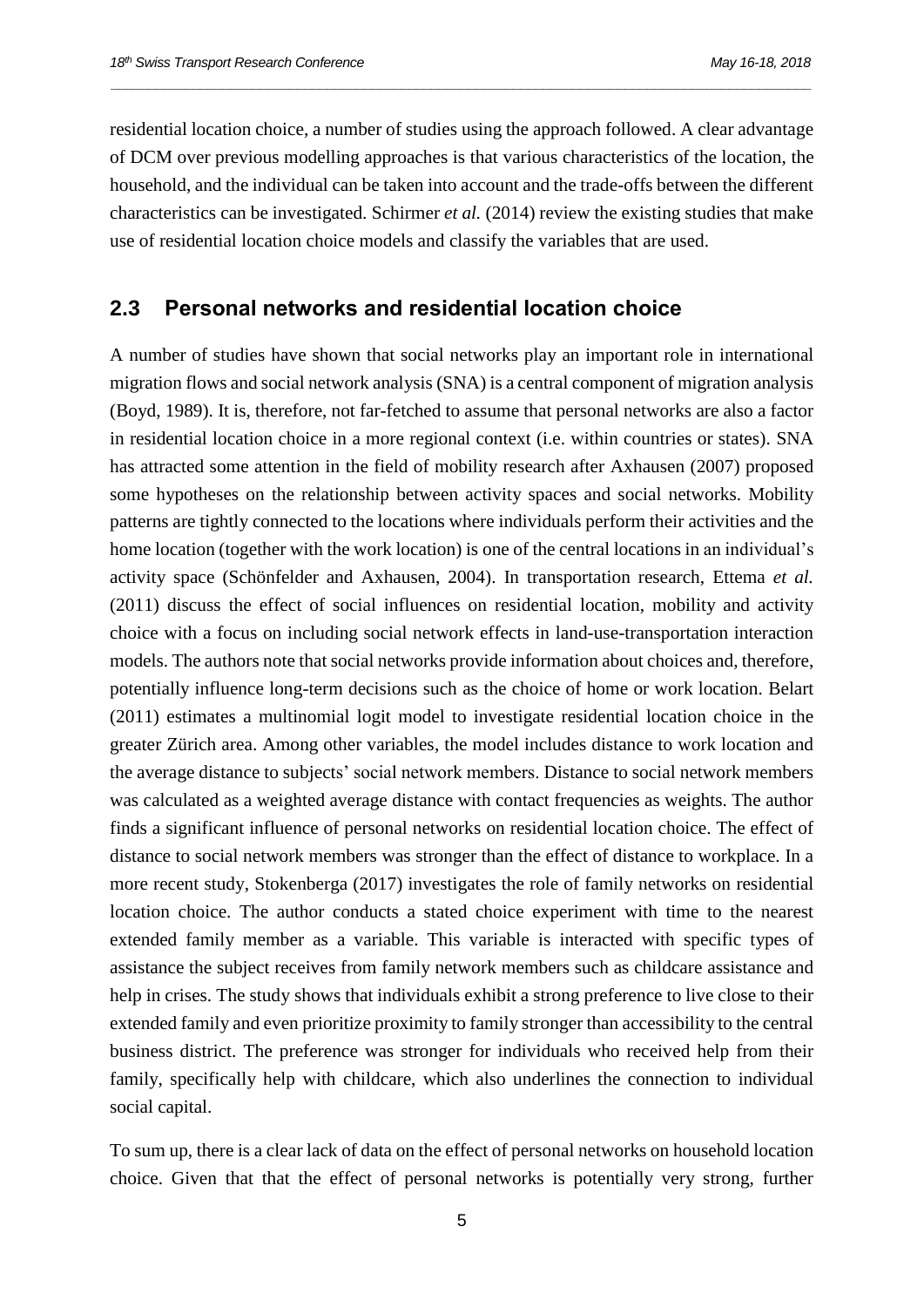analyses could significantly contribute to the understanding of residential location choice in general. Furthermore, knowledge about the trade-offs between proximity to social network members and other factors that influence household location choice is scarce. In this paper, we therefore use distance to social network members as a factor in a residential location choice model. We test the hypothesis that a shorter overall distance to social network members increases the choice probability of a municipality as residential location. We compare the magnitude of the effect to the effect of commuting time to determine the relative importance of proximity to social contacts.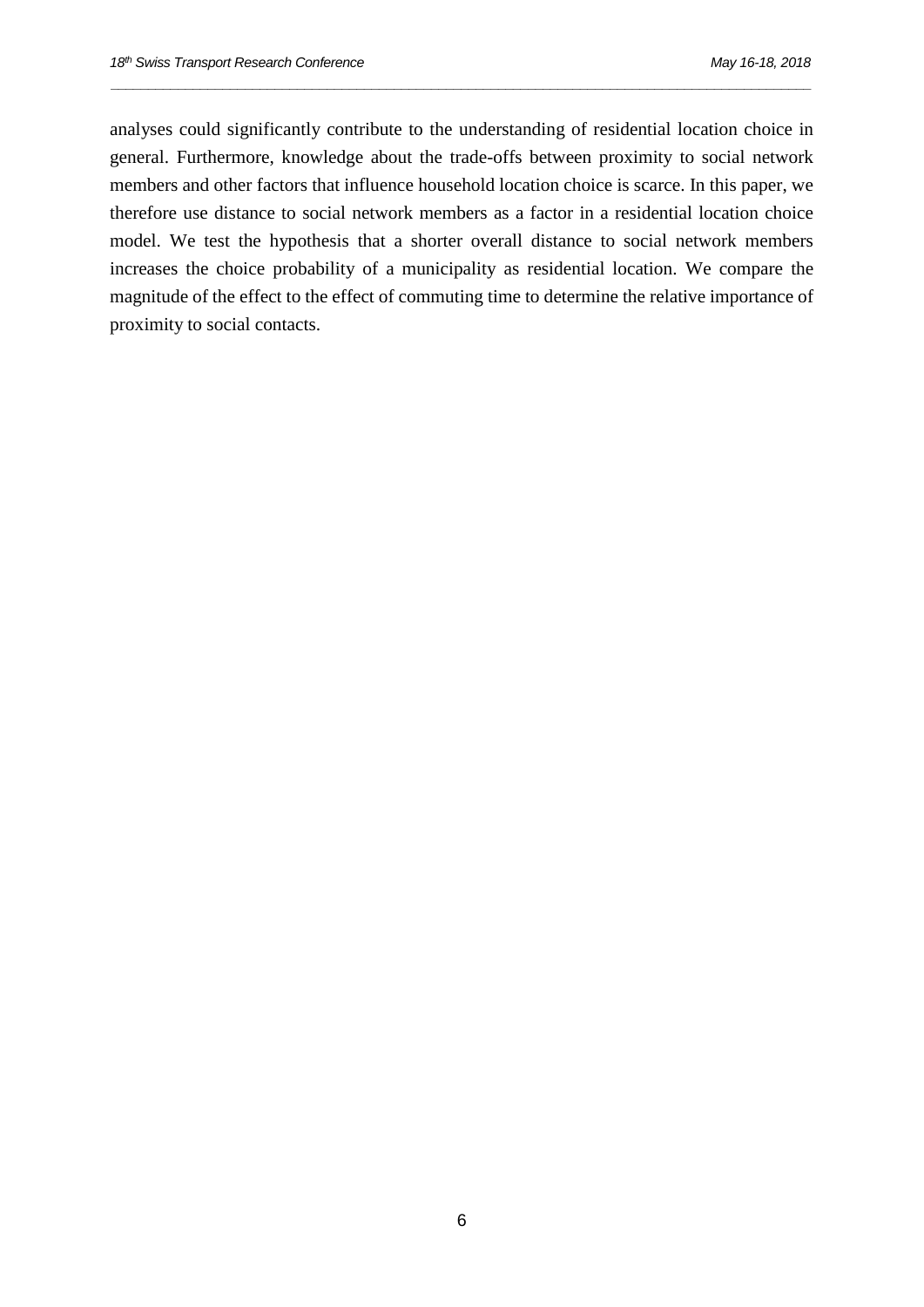## **3. Methods**

#### **3.1 The conditional/multinomial logit model**

As a basis, we use the conditional logit model introduced by McFadden (1973), as the primary focus is on explaining residential location choice in terms of characteristics of the alternatives. However, we also use individual characteristics to complement the analysis and, therefore, estimate a model that can best be described as a conditional/multinomial logit model.

*\_\_\_\_\_\_\_\_\_\_\_\_\_\_\_\_\_\_\_\_\_\_\_\_\_\_\_\_\_\_\_\_\_\_\_\_\_\_\_\_\_\_\_\_\_\_\_\_\_\_\_\_\_\_\_\_\_\_\_\_\_\_\_\_\_\_\_\_\_\_\_\_\_\_\_\_\_\_\_\_\_\_\_\_\_\_\_\_\_\_\_\_\_\_*

The modelling approach can be described as follows:  $U_{ni}$  represents the utility of alternative j for decision maker n.  $U_{nj}$  is composed of a deterministic part  $V_{nj}$ , and a random error term  $\varepsilon_{nj}$ , and is, therefore, a random variable itself:

 $U_{ni} = V_{ni} + \varepsilon_{ni}.$ 

We assume that individuals seek to maximize their utility. They choose an alternative  $i$  if it provides more utility than any other alternative  $j$ . We obtain

$$
U_{ni} > U_{nj}, \forall j \neq i
$$
, and after rearranging,  $V_{ni} - V_{nj} > \varepsilon_{nj} - \varepsilon_{ni}, \forall j \neq i$ .

The probability that decision maker n chooses alternative  $i$  is therefore:

$$
P_{ni} = Prob\{\varepsilon_{nj} < \varepsilon_{ni} + (V_{ni} - V_{nj})\}, \ \forall j \neq i.
$$

This probability can be calculated by solving the integral

$$
P_{ni} = \int f(\varepsilon) \, d(\varepsilon).
$$

Assuming independent and identically distributed (IID) error terms and a Gumbel distribution for  $\varepsilon$ , this integral can be solved analytically and it can be shown that

$$
P_{ni} = \frac{e^{V_{ni}}}{\sum_j e^{V_{nj}}}.
$$

As described by Croissant (2003), the deterministic part of the utility,  $V_{ni}$ , consists of an alternative specific constant  $\alpha_j$ , alternative specific variables  $x_{ij}$  with a generic coefficient  $\beta$ , individual specific variables  $z_n$  with alternative specific coefficients  $\gamma_j$ , and alternative specific variables  $w_{ij}$  with alternative specific coefficients  $\delta_j$ :

$$
V_{ij} = \alpha_j + \beta x_{ij} + \gamma_j z_n + \delta_j w_{ij}.
$$

We use the mlogit package for R to estimate the model (Croissant, 2003).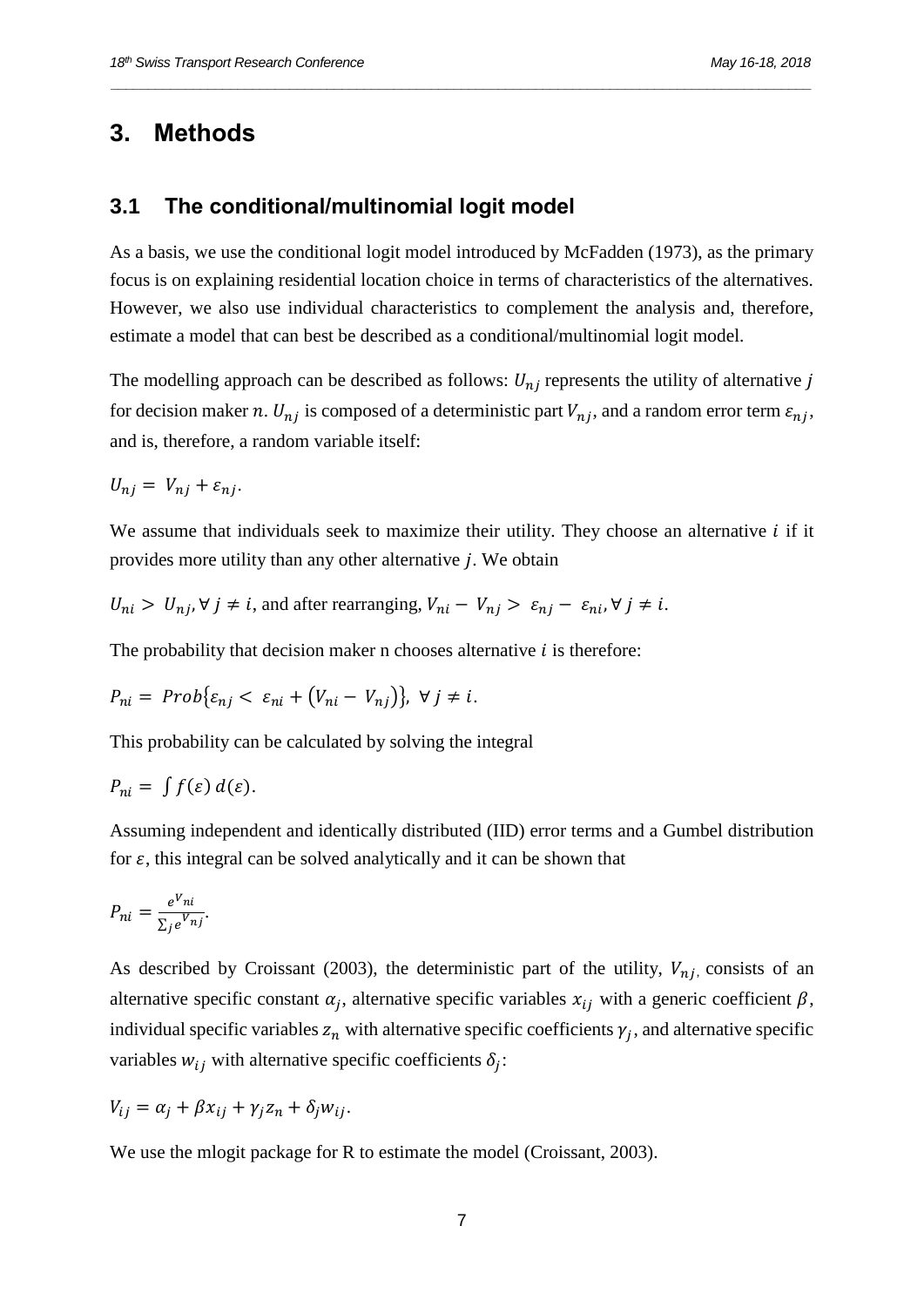#### **3.2 Data source**

The main data source for the analysis is a mobility and social network survey that was conducted in June 2017 in Zürich, Switzerland (Guidon *et al.*, 2018; Wicki *et al.*, 2018). The survey consists of two parts: a mobility survey and an egocentric social network survey. The second part includes coordinates of the home locations of subjects' contacts and thus allows for a calculation of the distance of the subject to his or her social network members. The survey data was enriched with data on the municipalities of the canton of Zürich from the cantonal office of statistics (Statistisches Amt Kanton Zürich, 2017). [Figure 1](#page-10-0) shows the variables from the municipality data that were considered for the residential location choice model. The variable "Share of Woods and agriculture" was not included in the models because of its high negative correlation with population density. The number of full time equivalents ("FTA Number") was also not considered in the models because it is nearly perfectly related to the total population. Commuting times between the municipalities were determined with the Google Maps API (with municipality polygon centroids as origins/destinations). Individuals were included in the analysis if they both live and work in the canton of Zürich and if they moved there after the year 2006. The original dataset included 1387 subjects that have completed the social network study. With these restrictions, 338 individuals could be included in this analysis. The choice set was composed of the 168 municipalities of the canton. The full choice set would also include municipalities of other cantons. In this analysis, however, only the canton of Zürich was considered because of the available data.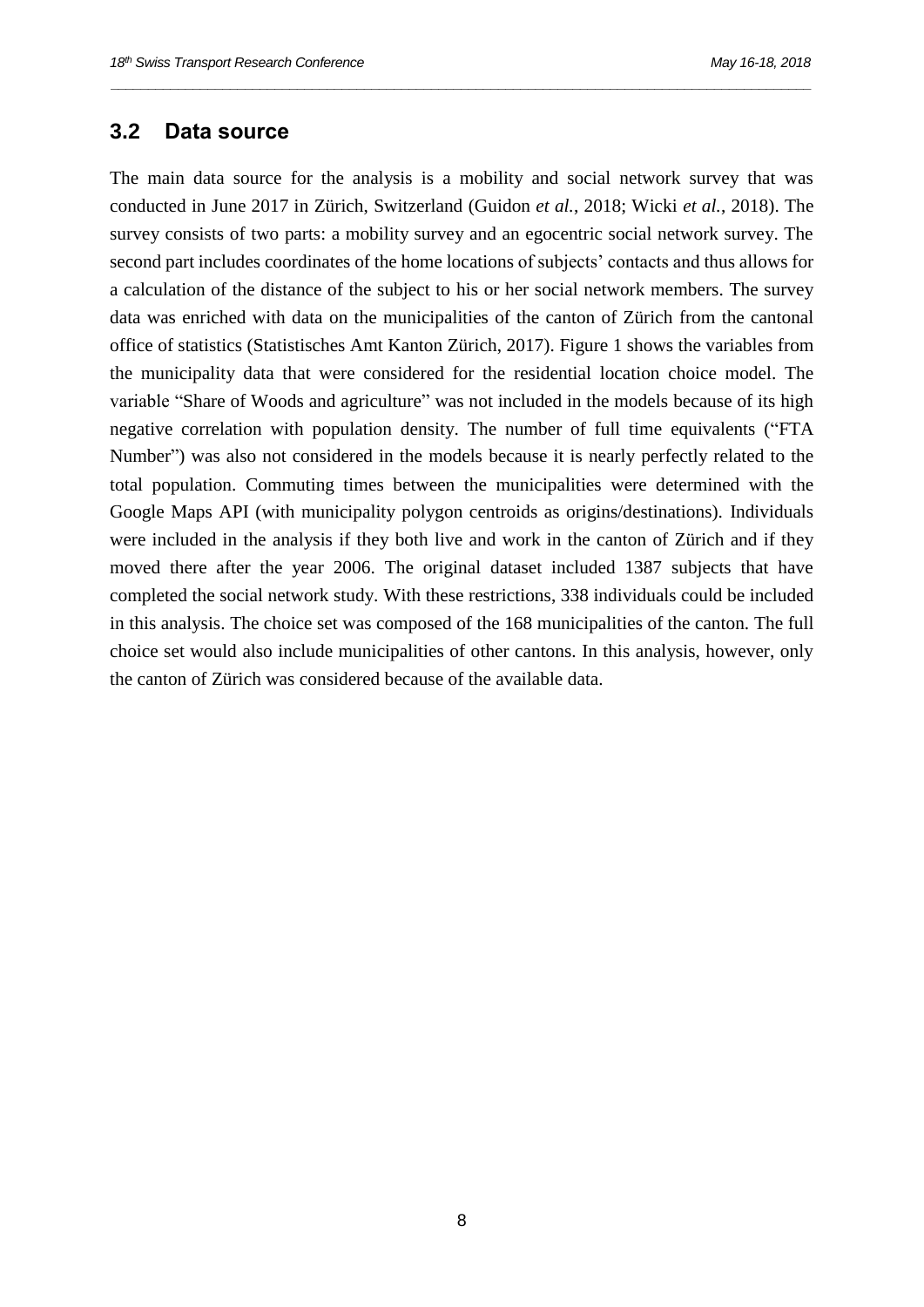

#### <span id="page-10-0"></span>Figure 1 Correlations between variables from the cantonal municipality data

*\_\_\_\_\_\_\_\_\_\_\_\_\_\_\_\_\_\_\_\_\_\_\_\_\_\_\_\_\_\_\_\_\_\_\_\_\_\_\_\_\_\_\_\_\_\_\_\_\_\_\_\_\_\_\_\_\_\_\_\_\_\_\_\_\_\_\_\_\_\_\_\_\_\_\_\_\_\_\_\_\_\_\_\_\_\_\_\_\_\_\_\_\_\_*

Variable description: tax rate: municipal tax rate of the canton; Share of Woods and agriculture: share of total municipality area; median income: median income in CHF p.a; empty apartments: number of empty apartments in 2017<, area: total area; population: total population of the municipality; FTA number: number of full time equivalents; pt accessibility (train and bus): percentage of residents that live within 400 meters of a bus station or 750 meters of a train station; building land price: price in CHF/m2.

#### **3.3 Distance to social network members**

The distance of an individual *n* to his or her social network members  $m$ ,  $D_n$ , was measured as the sum of the logarithms of the great circle distances between the subject and his or her contacts:  $D_n = \sum_j \log(d_{nm})$ . The logarithm diminishes the effect of contacts that live far away, which are assumed to have a minor influence on location choice. Contacts that live in the same household were excluded from the analysis to avoid perfect predictions due to cohabitation.

[Figure 2](#page-11-0) shows the distribution of the distances D. The median distance is 65.6 log(m) with a mean of 80.1 log(m) and a standard deviation of 70.1 log(m).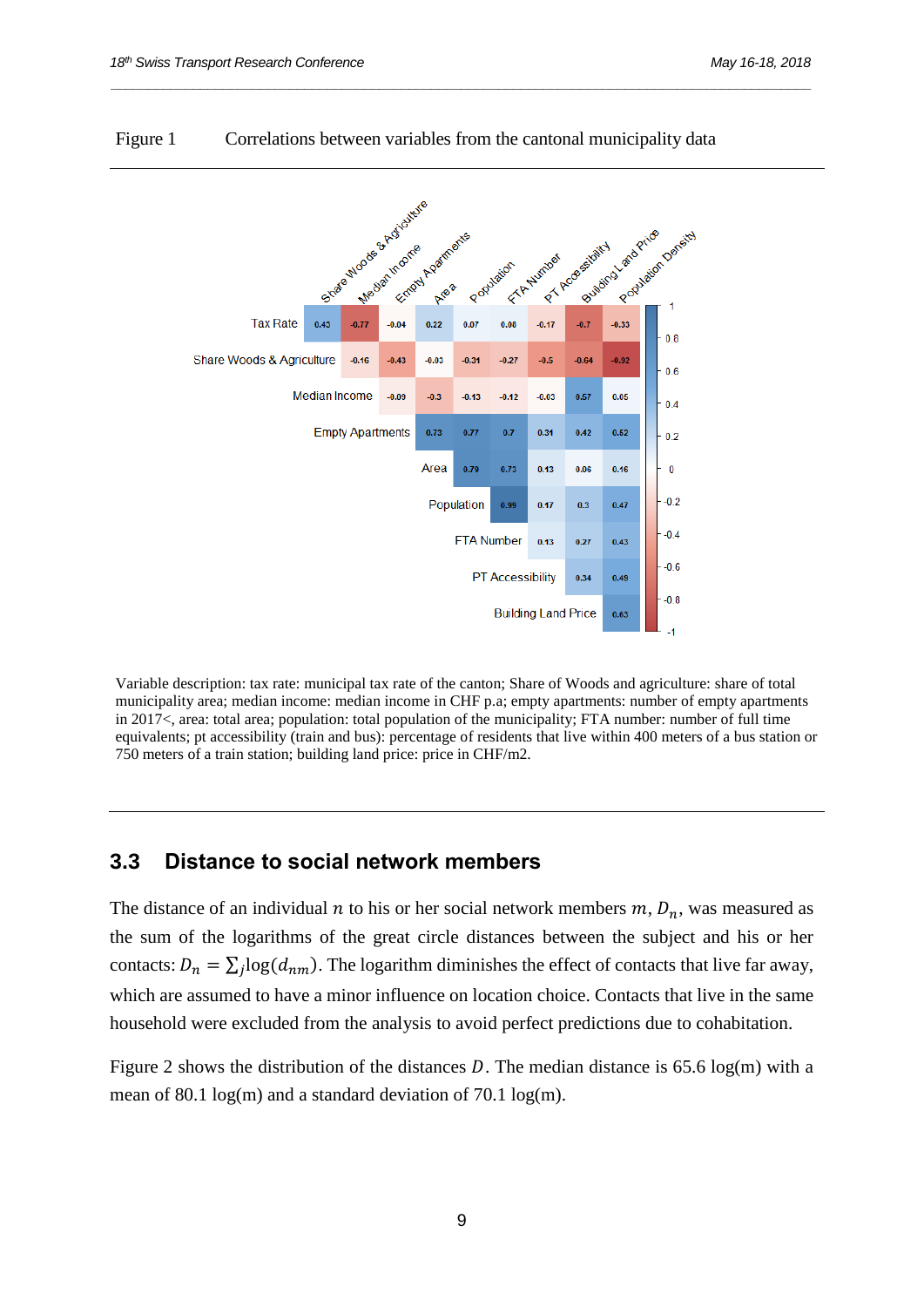<span id="page-11-0"></span>



*\_\_\_\_\_\_\_\_\_\_\_\_\_\_\_\_\_\_\_\_\_\_\_\_\_\_\_\_\_\_\_\_\_\_\_\_\_\_\_\_\_\_\_\_\_\_\_\_\_\_\_\_\_\_\_\_\_\_\_\_\_\_\_\_\_\_\_\_\_\_\_\_\_\_\_\_\_\_\_\_\_\_\_\_\_\_\_\_\_\_\_\_\_\_*

# **3.4 Residential location choice: model specification**

[Table 1](#page-12-0) provides an overview over the variables that were included in the residential location choice models.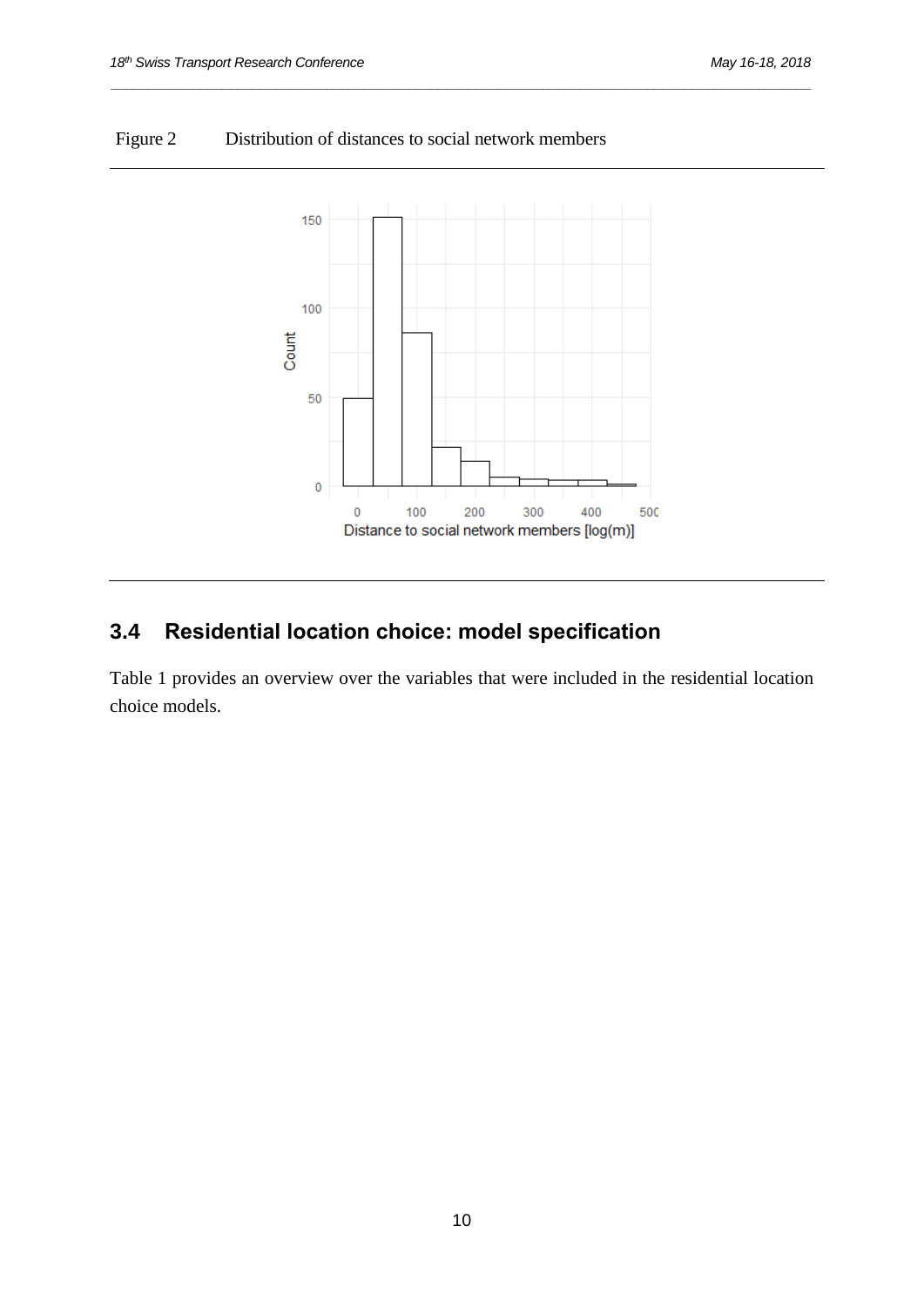<span id="page-12-0"></span>

| Variable | Description                                        | Source                     |  |
|----------|----------------------------------------------------|----------------------------|--|
|          |                                                    |                            |  |
| commTc   | Commuting time car [h]                             | Own survey*/ Google API*   |  |
| commTpt  | Commuting time public transport [h]                | Own survey/ Google API     |  |
| accPc    | Access to private car $[0,1]$                      | Own survey                 |  |
| noAccPc  | $1 - \text{accPc} [0,1]$                           | Own survey                 |  |
| distAlt  | Distance to social contacts $\lceil log(m) \rceil$ | Own survey/ Google API     |  |
| popDens  | Population Density [pop/ha]                        | Cantonal statistics*       |  |
| landPr   | Building land price [kCHF/m2]                      | Cantonal statistics        |  |
| ptAcc    | Transit accessibility [%]                          | <b>Cantonal statistics</b> |  |
| emApp    | Number of empty apartments and                     | <b>Cantonal statistics</b> |  |
|          | houses $[#]$                                       |                            |  |
| taxRate  | Communal tax rate [%]                              | Cantonal statistics        |  |
| incM     | Median income community [kCHF]                     | Cantonal statistics        |  |
| inc      | Personal income [kCHF]                             | Own survey                 |  |
| age      | Age [years]                                        | Own survey                 |  |
|          | 1.3371, 1.1, 1.7040, 1.1<br>(0.010)                | $\sim$<br>$\sqrt{N}$       |  |

*\_\_\_\_\_\_\_\_\_\_\_\_\_\_\_\_\_\_\_\_\_\_\_\_\_\_\_\_\_\_\_\_\_\_\_\_\_\_\_\_\_\_\_\_\_\_\_\_\_\_\_\_\_\_\_\_\_\_\_\_\_\_\_\_\_\_\_\_\_\_\_\_\_\_\_\_\_\_\_\_\_\_\_\_\_\_\_\_\_\_\_\_\_\_*

|  |  | Table 1: Variable description |
|--|--|-------------------------------|
|--|--|-------------------------------|

\*Own survey described in Guidon et al. (2018) and Wicki et al. (2018); the Google Maps API was used for geocoding and routing; the cantonal data was obtained from Statistisches Amt Kanton Zürich (2017)

We estimated three residential location choice models, models 1-3. Model 1 includes commuting time, population density, building land price, public transport accessibility, the number of empty apartments and the municipal tax rate. The distance to social network members is considered in model 2. Model 3 includes additional interaction terms. The interaction between population density and access to private car is assumed to be important because low population density is often associated with private car ownership as collective modes of transport are less efficient and, therefore, often less available. The interactions between commuting time and distance to social contacts were added as people have limited time budgets. Long commutes could, therefore, have a more negative effect on residential location choice if social contact members also live further away and more time is needed to visit them. The interaction between population density and age reflects the observation that young people tend to prefer urban areas and the interaction between land prices and income should reflect that the effect of land prices depends on income. The systematic part of the utility functions are as follows:

Model 1:

 $V_1 = \beta_{commTc} \cdot commTc \cdot accPc + \beta_{commTnt} \cdot commTpt \cdot noAccPc + \beta_{nonDens}$  $popDens + \beta_{landPr} \cdot landPr + \beta_{ptAcc} \cdot ptAcc + \beta_{emApp} \cdot emApp + \beta_{taxRate} \cdot taxRate.$ 

Model 2: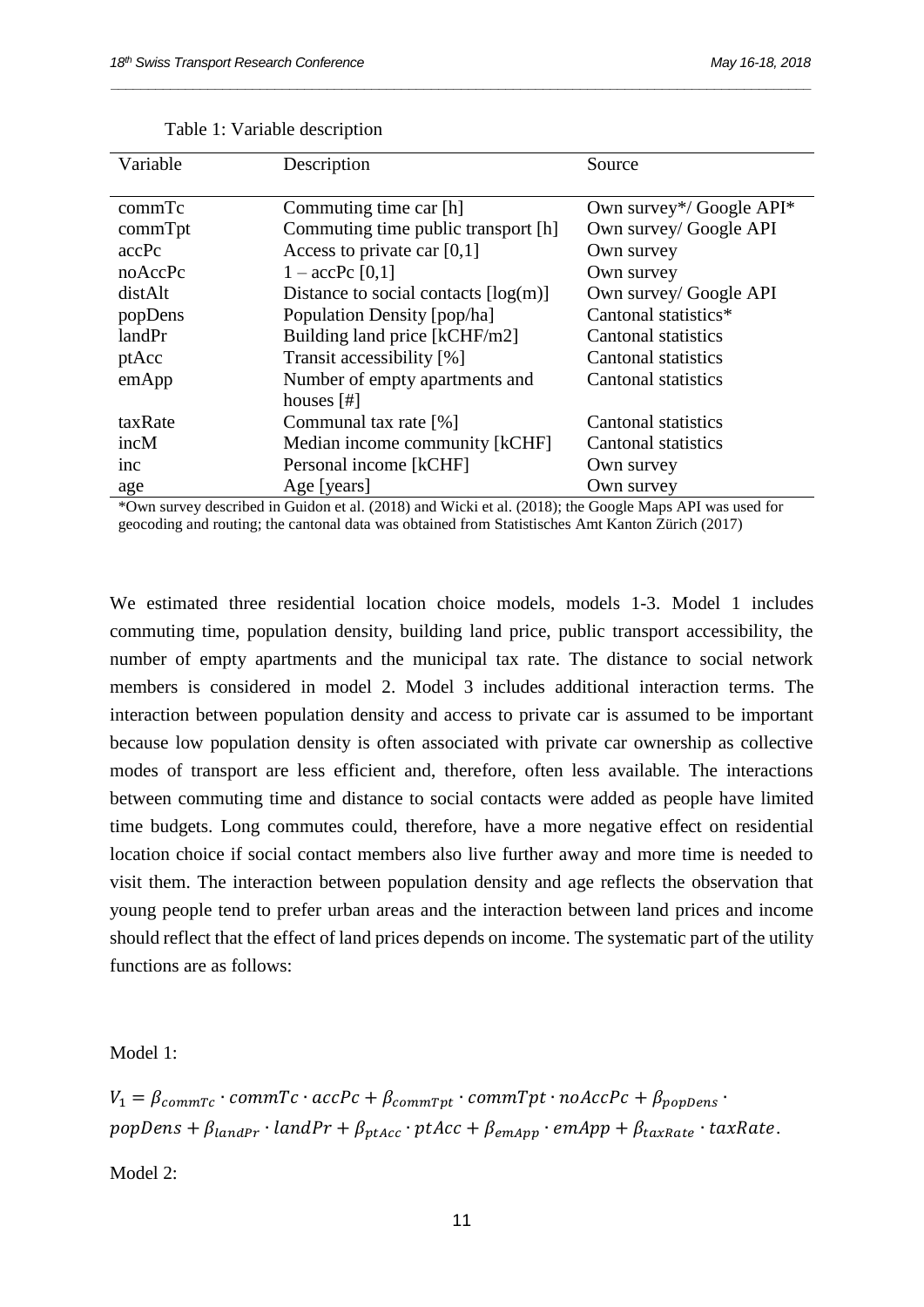$V_2 = \beta_{commTc} \cdot commTc \cdot accPc + \beta_{commTpt} \cdot commTpt \cdot noAccPc + \beta_{distAlt} \cdot distAlt +$  $\beta_{popDens} \cdot popDens + \beta_{landPr} \cdot landPr + \beta_{ptAcc} \cdot ptAcc + \beta_{emApp} \cdot emApp + \beta_{taxRate} \cdot$  $taxRate.$ 

Model 3:

 $V_3 = \beta_{commTc} \cdot commTc \cdot accPc + \beta_{commTpt} \cdot commTpt \cdot noAccPc + \beta_{distAlt} \cdot distAlt +$  $\beta_{popDens} \cdot popDens + \beta_{landPr} \cdot landPr + \beta_{ptAcc} \cdot ptAcc + \beta_{emApp} \cdot emApp + \beta_{taxRate} \cdot$  $taxRate + \beta_{popDens,accPc}$  popDens ·  $accPc + \beta_{commTc,distAlt}$  commTc · distAlt +  $\beta$ commTpt, distAlt commTpt · distAlt +  $\beta_{popDens, age}$  popDens · age +  $\beta_{landPr, inc}$  landPr · inc +  $\beta_{acceptc,popDens}$  accPc · popDens.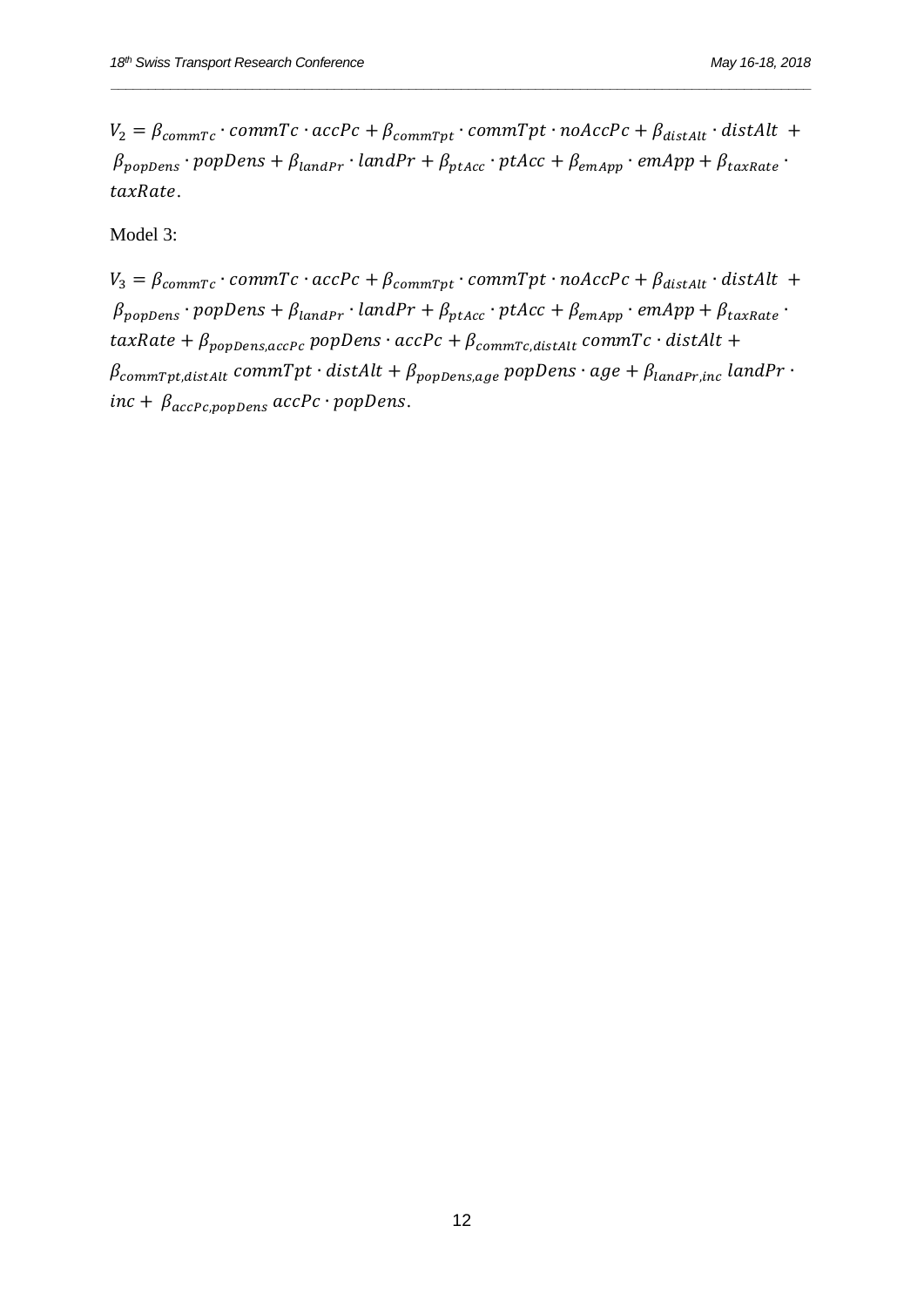## **4. Results**

The results of the model estimations are shown in [Table 2.](#page-15-0) The effects of commuting time and distance to social network members (*distAlt*) are significant and negative in all models. When comparing model 2 and 1, it can be observed that including *distAlt* significantly increases the explanatory power of the model and the effect of commuting time decreases. This could be due to an overestimation of the effect of commuting time in model 1, which could be the result of an omitted variable bias. The number of empty apartments has a significant and positive effect on the choice probability. Including the interaction terms in model 3 further increases the explanatory power. The interactions between population density, access to a private car and age are highly significant and negative. The interaction between car commuting time and *distAlt* is significant at the 10% level. The effects of the municipal tax rate and public transport accessibility are small and not significant.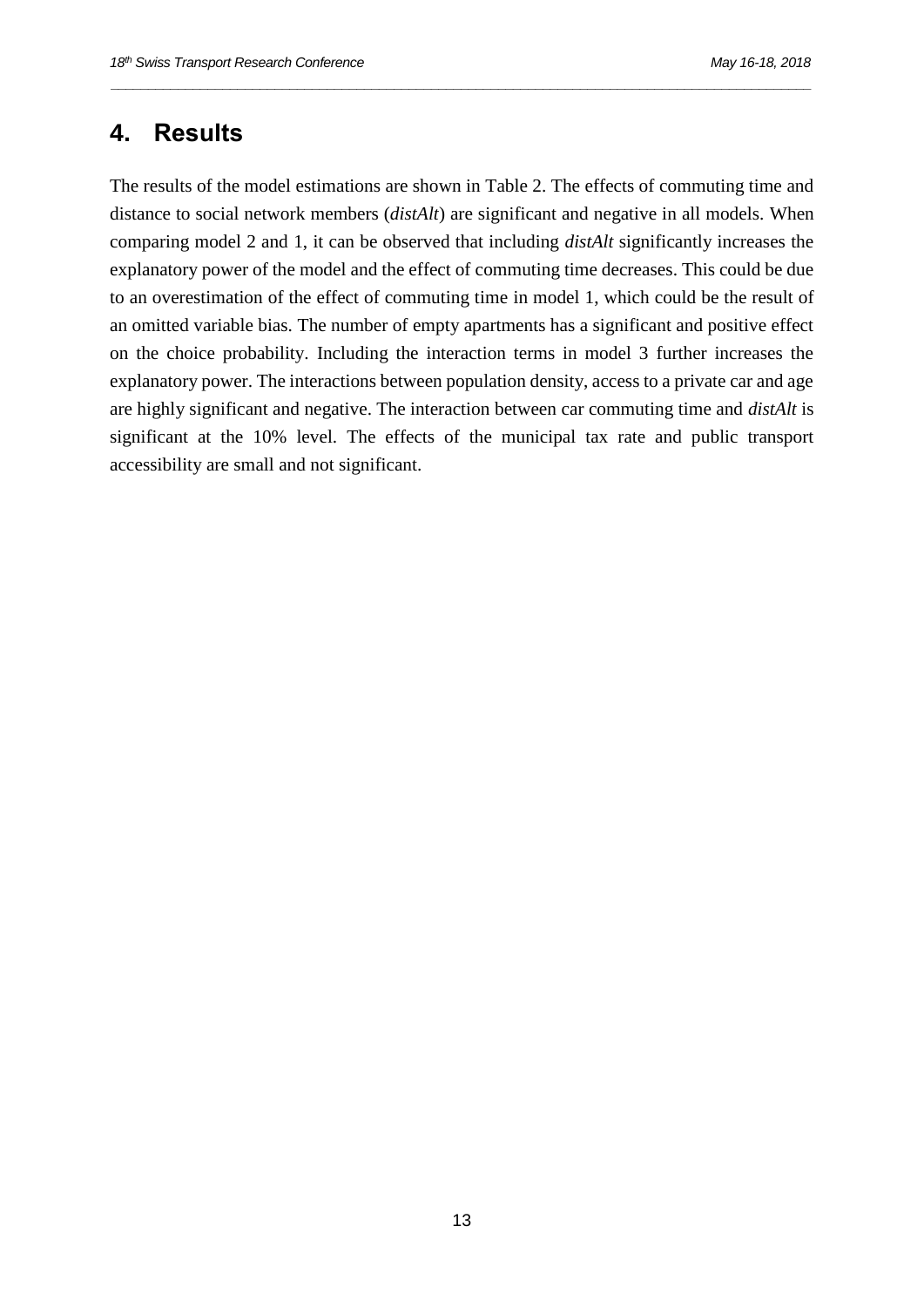|                                                                                    | Model 1          | Model 2          | Model 3            |  |
|------------------------------------------------------------------------------------|------------------|------------------|--------------------|--|
|                                                                                    | Coef. / (SE)     | Coef. / (SE)     | Coef. / (SE)       |  |
| commTc * accPc                                                                     | $-4.436***$      | $-4.086***$      | $-3.955***$        |  |
|                                                                                    | (0.353)          | (0.365)          | (0.508)            |  |
| commTpt * noAccPc                                                                  | $-3.788***$      | $-3.515***$      | $-3.598***$        |  |
|                                                                                    | (0.319)          | (0.329)          | (0.682)            |  |
| distAlt                                                                            |                  | $-0.290***$      | $-0.286***$        |  |
|                                                                                    |                  | (0.034)          | (0.035)            |  |
| popDens                                                                            | 0.000            | $-0.006$         | $0.102***$         |  |
|                                                                                    | (0.010)          | (0.011)          | (0.022)            |  |
| landPr                                                                             | $-0.375$         | $-0.457$         | $-1.194**$         |  |
|                                                                                    | (0.318)          | (0.325)          | (0.506)            |  |
| ptAcc                                                                              | $-0.002$         | $-0.001$         | 0.000              |  |
|                                                                                    | (0.002)          | (0.002)          | (0.002)            |  |
| emApp                                                                              | $0.005***$       | $0.005***$       | $0.005***$         |  |
|                                                                                    | (0.001)          | (0.001)          | (0.001)            |  |
| taxRate                                                                            | 0.005            | 0.006            | 0.005              |  |
|                                                                                    | (0.007)          | (0.007)          | (0.007)            |  |
| popDens * accPc                                                                    |                  |                  | $-0.041***$        |  |
|                                                                                    |                  |                  | (0.013)            |  |
| commTc * distAlt                                                                   |                  |                  | $-0.008*$          |  |
|                                                                                    |                  |                  | (0.004)            |  |
| commTpt * distAlt                                                                  |                  |                  | 0.007              |  |
|                                                                                    |                  |                  | (0.007)            |  |
| popDens * age                                                                      |                  |                  | $-0.002***$        |  |
|                                                                                    |                  |                  | (0.000)            |  |
| landPr * inc                                                                       |                  |                  | $0.000*$           |  |
|                                                                                    |                  |                  | (0.000)            |  |
| # estimated parameters                                                             | $\overline{7}$   | 8                | 13                 |  |
| Choice observations                                                                | 338              | 338              | 338                |  |
| Log-Likelihood (null)                                                              | $-1732$          | $-1732$          | $-1732$            |  |
| Log-Likelihood (model)                                                             | $-1411$          | $-1365$          | $-1345$            |  |
| Mc Fadden Pseudo R2                                                                | 0.19             | 0.21             | 0.22               |  |
| LR test (null model)                                                               | $p < 2.2e-16***$ | $p < 2.2e-16***$ | $p < 2.2e-16***$   |  |
| LR test (previous model)                                                           |                  | $p < 2.2e-16***$ | $p = 8.413e-08***$ |  |
| $np < 0.1$ ; **p < 0.05; ***p < 0.001; Reference Category: BFS number 1: Aeugst am |                  |                  |                    |  |
| Albis                                                                              |                  |                  |                    |  |

*\_\_\_\_\_\_\_\_\_\_\_\_\_\_\_\_\_\_\_\_\_\_\_\_\_\_\_\_\_\_\_\_\_\_\_\_\_\_\_\_\_\_\_\_\_\_\_\_\_\_\_\_\_\_\_\_\_\_\_\_\_\_\_\_\_\_\_\_\_\_\_\_\_\_\_\_\_\_\_\_\_\_\_\_\_\_\_\_\_\_\_\_\_\_*

<span id="page-15-0"></span>Table 2: Estimation of conditional/multinomial logit models

To compare the magnitudes of *distAlt* and commuting time by car (*commTc*), the coefficient on *distAlt* can be divided by the coefficient on *commTc* to obtain the marginal rate of substitution. The coefficient is calculated at the median commuting time of 0.59 h and we obtain:

$$
\frac{\beta_{distAlt} + \beta_{distAlt \times \text{commTo}} \times \overline{\text{commTo}}}{\beta_{\text{commTo}}} = \frac{-0.286 \left[ \frac{1}{\log(m)} \right] - 0.008 \left[ \frac{1}{\log(m) * h} \right] * 0.59 h}{-3.955 \left[ \frac{1}{h} \right]} = 0.074 \left[ \frac{h}{\log(m)} \right].
$$
 This implies

that, for example, the effect of the median *altDist* of 65.6 log(m) is equal to the effect of a commuting time of  $0.074 \left[ \frac{h}{\ln 26} \right]$  $\left[\frac{n}{\log(m)}\right] * 65.6 \left[\log(m)\right] = 4.85 \left[h\right].$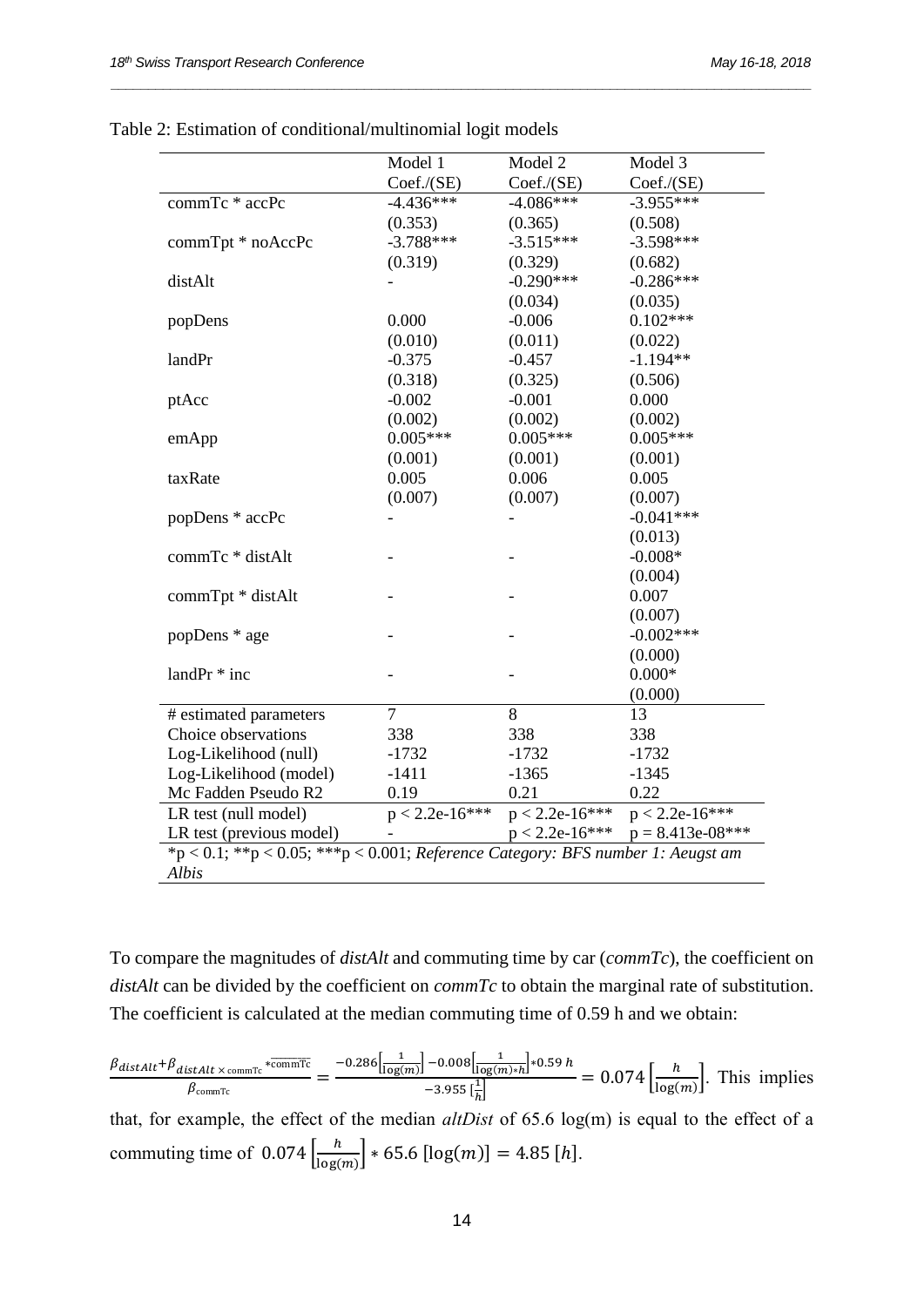## **5. Discussion**

The estimation of the residential location choice models shows that distance to social network members is an important factor. In our models, omitting distance to social network members leads to an overestimation of the effects of commuting time. In addition, there is a significant (but small) interaction between commuting by car and distance to social network members, which implies that commuting by car is perceived more negative for higher distances to social network members. This could be due to the limited time budget for activities in individuals' days. However, the interaction for commuting time by public transport is not significant.

*\_\_\_\_\_\_\_\_\_\_\_\_\_\_\_\_\_\_\_\_\_\_\_\_\_\_\_\_\_\_\_\_\_\_\_\_\_\_\_\_\_\_\_\_\_\_\_\_\_\_\_\_\_\_\_\_\_\_\_\_\_\_\_\_\_\_\_\_\_\_\_\_\_\_\_\_\_\_\_\_\_\_\_\_\_\_\_\_\_\_\_\_\_\_*

Regarding the marginal substitution rate of commuting time with distance to social network members, a value of 4.85 h at the median distance was obtained. This value is of course unrealistic in terms commuting time, but it shows that distance to social network members is, in the estimated models, much more important. However, it might also indicate the limitations of the chosen model specifications. It is likely that when individuals choose their home location, they only consider options that do not exceed a certain maximum accepted commuting time. In addition, the mean travel time by car between all municipalities of the canton of Zürich is approximately 40 min with a standard deviation of 16 min. This could, for most individuals, be below the threshold where commuting time becomes an important factor for residential location choice.

The analysis exhibits a number of limitations: other household members most likely have a significant influence on household location choice that should be taken into account if the data is available. Furthermore, in this analysis, it is assumed that the workplace location is fixed. However, it is more likely that individuals make a combined choice of home and work location, which is hierarchical when they first arrive in an area (Lee and Waddell, 2010). Depending on the individual, the choice of the home or the work location might be made first and the other location is then chosen depending on the first choice. In addition, previous research has shown that distance to social network members is correlated with distance to the previous residential location (Schirmer *et al.*, 2014). However, in this analysis, we cannot separate the two effects. The strong effect of distance to social contacts we observed is potentially only partly a result of the contacts themselves and the resources they provide to the subjects in terms of access to individual social capital. Thus, future research could also consider place attachment and the propensity to choose residential locations that are close to the previous residential location. In addition, a future analysis of this data will also take into account the time subjects' have known their contacts to determine whether subjects knew their contacts before they moved to a certain municipality.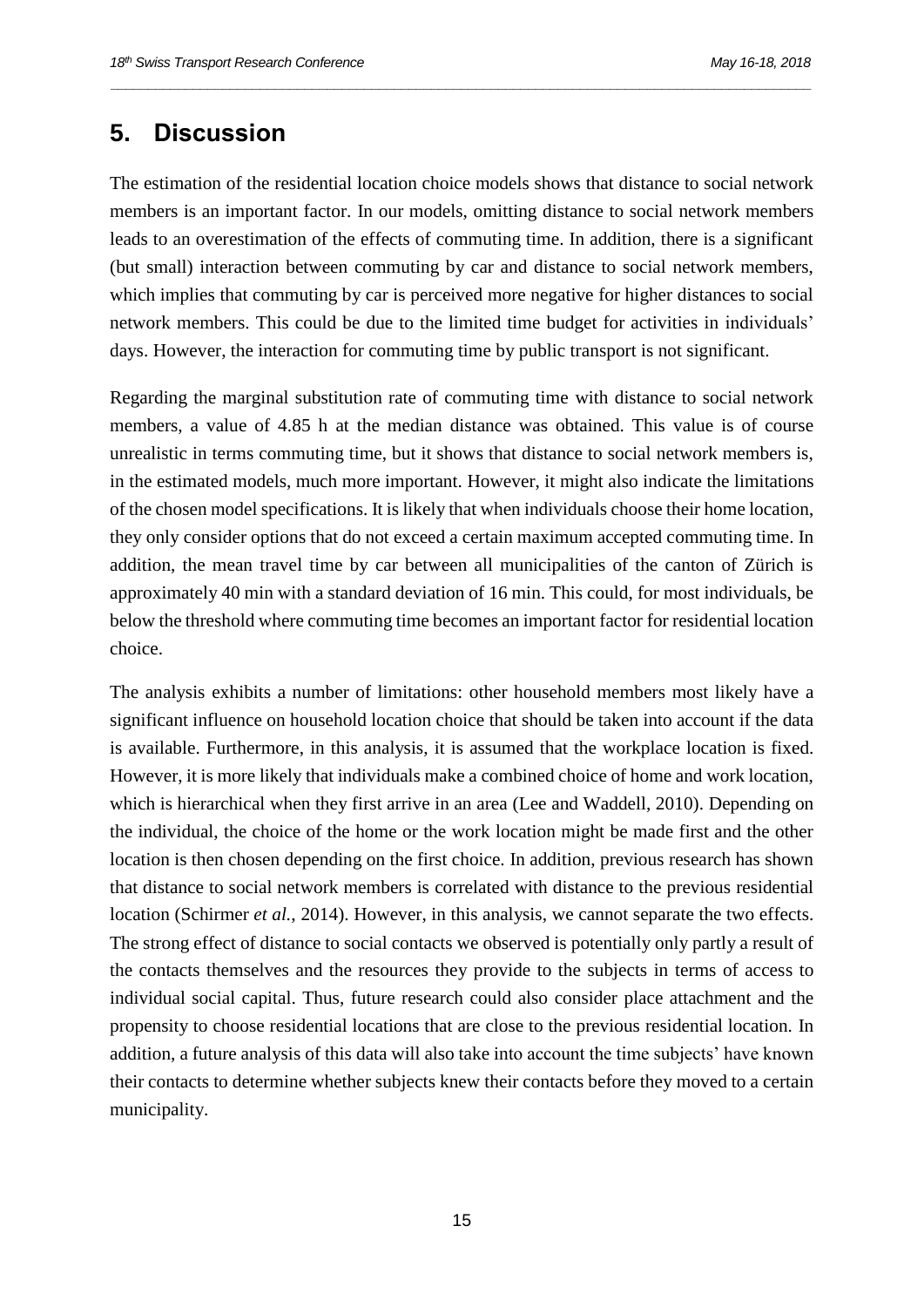## **6. Conclusion**

We estimated residential location choice models that take into account distance to individuals' social network members. We observe that proximity to social network members is an important factor in residential location choice and omitting the variable might lead to an overestimation of the effect of commuting time. Only a very limited number of previous studies have taken proximity to subjects' social contacts into account. This might be due to the fact that data on social network members (including their home location) is usually not collected and is not part of standard regional or national statistics. However, such data is important for a better understanding of residential location choice on the individual level and has potential implications for urban planning and development. For instance, social network effects might be important for the success of housing developments that are intended for a specific social group. If social network effects play a decisive role, individuals of these groups might not be willing to relocate (Stokenberga, 2017). In addition, there could also be implications for policies that seek to reduce commuting by providing housing closer to employment centres. The success of such policies could be overestimated if social network effects are ignored.

*\_\_\_\_\_\_\_\_\_\_\_\_\_\_\_\_\_\_\_\_\_\_\_\_\_\_\_\_\_\_\_\_\_\_\_\_\_\_\_\_\_\_\_\_\_\_\_\_\_\_\_\_\_\_\_\_\_\_\_\_\_\_\_\_\_\_\_\_\_\_\_\_\_\_\_\_\_\_\_\_\_\_\_\_\_\_\_\_\_\_\_\_\_\_*

To overcome the limitations of this analysis, future research and data collection efforts should take into account all household members. In addition, data on the previous home location should be collected and included in the analysis to separate the effect of the previous home location and proximity to social network members. In addition, future studies should also include measures of place attachment. The unit of analysis could be changed from municipalities to individual buildings to be able to consider detailed characteristics of the house or apartment. Furthermore, in this analysis, we used a relatively simple model specification to demonstrate the effect of proximity of social network members. Future studies could make use of more refined hierarchical model specifications to also account for individuals who have not moved. In addition, data on the workplace and individuals' qualifications could be collected with the goal of estimating a combined home and work location choice model.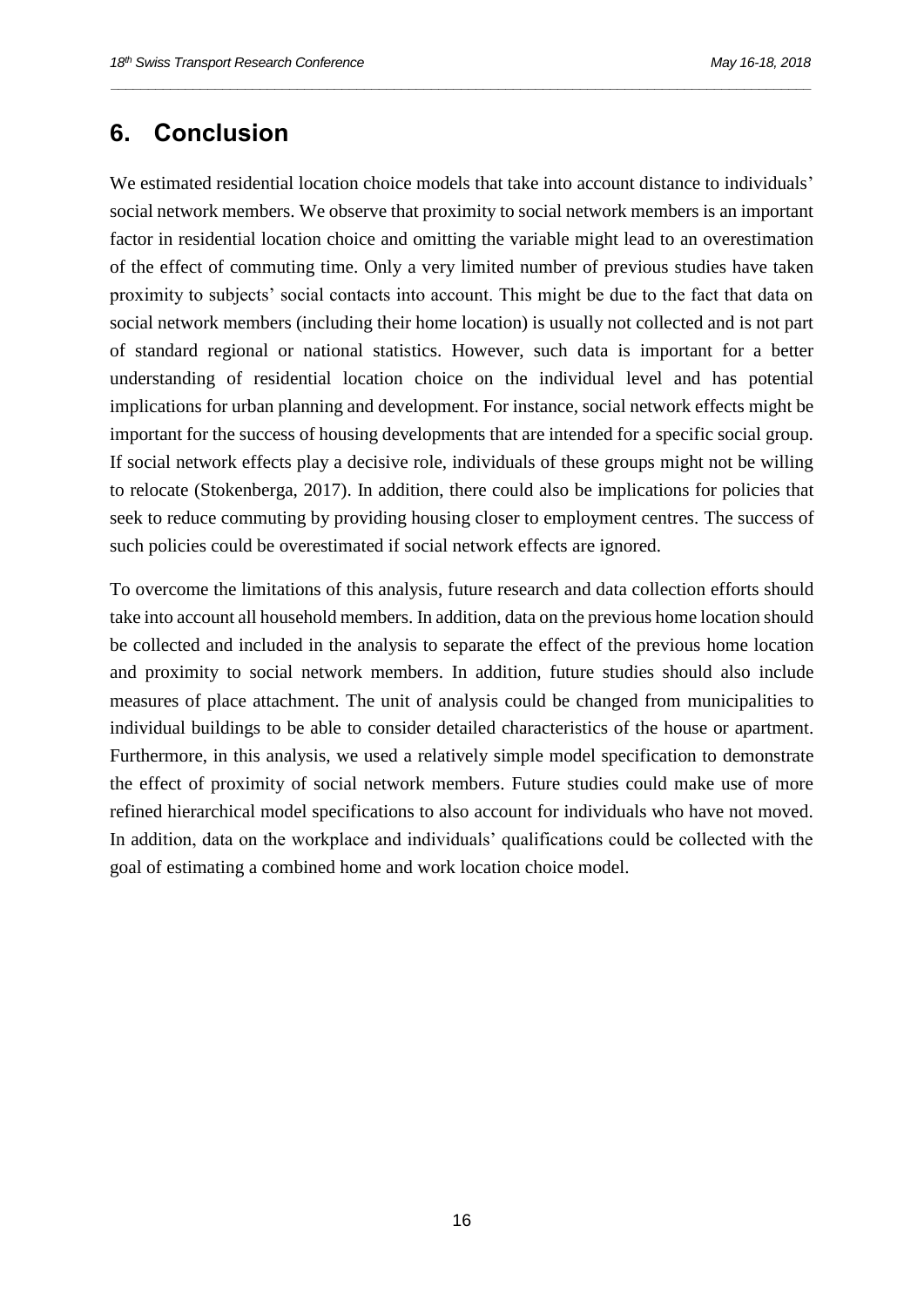## **7. References**

Alonso, W. (1964) *Location and land use: toward a general theory of land rent*, Harvard University Press.

- Axhausen, K. W. (2007) Activity Spaces, Biographies, Social Networks and their Welfare Gains and Externalities: Some Hypotheses and Empirical Results, *Mobilities*, *2*(1), 15–36.
- Belart, B. C. (2011) *Wohnstandortwahl im Grossraum Zürich*, Master's thesis, ETH Zürich.
- Boyd, M. (1989) Family and Personal Networks in International Migration: Recent Developments and New Agendas, *The International Migration Review*, *23*, 638–670.
- Croissant, Y. (2003) Estimation of multinomial logit models in R: The mlogit Packages An introductory example, *Data Management*, 73.
- Ettema, D., Arentze, T., and Timmermans, H. (2011) Social influences on household location , mobility and activity choice in integrated micro-simulation models, *Transportation Research Part A*, *45*(4), 283–295.
- Guidon, S., Wicki, M., Bernauer, T., and Axhausen, K. W. (2018) Explaining socially motivated travel with social network analysis : survey method and results from a study in Zurich , Switzerland, *Transportation Research Procedia (under Review)*.
- Humphreys, D. K., Goodman, A., and Ogilvie, D. (2013) Associations between active commuting and physical and mental wellbeing, *Preventive Medicine*, *57*(2), 135–139.
- Kahneman, D., Krueger, A. B., Schkade, D. A., Schwarz, N., and Stone, A. A. (2004) A Survey Method for Characterizing Daily Life Experience: The Day Reconstruction Method, *Science*, *306*(5702), 1776–1780.
- Lee, B. H. Y., and Waddell, P. (2010) Residential mobility and location choice: A nested logit model with sampling of alternatives, *Transportation*, *37*(4), 587–601.
- Lorenz, O. (2018) Does commuting matter to subjective well-being?, *Journal of Transport Geography*, *66*(December 2017), 180–199.
- Martin, A., Goryakin, Y., and Suhrcke, M. (2014) Does active commuting improve psychological wellbeing? Longitudinal evidence from eighteen waves of the British Household Panel Survey, *Preventive Medicine*, *69*, 296–303.
- McFadden, D. (1973) Conditional logit analysis of qualitative choice behavior, *Frontiers in Econometrics*.
- McFadden, D. (1977) *Modelling the Choice of Residential Location*.
- Mills, E. S. (1967) An Aggregative Model of Resource Allocation in a Metropolitan Area, *The American Economic Review*, *57*(2), 197–210.
- Morris, E. A., Zhou, Y., and Board, T. R. (2018) Are Long Commutes Short on Benefits? Commute Duration and Various Manifestations of Well-Being, *11*(December 2017), 16p.
- Muth, R. F. (1969) *Cities and housing : the spatial pattern of urban residential land use* (Third Seri), Chicago: Chicago : University of Chicago Press.